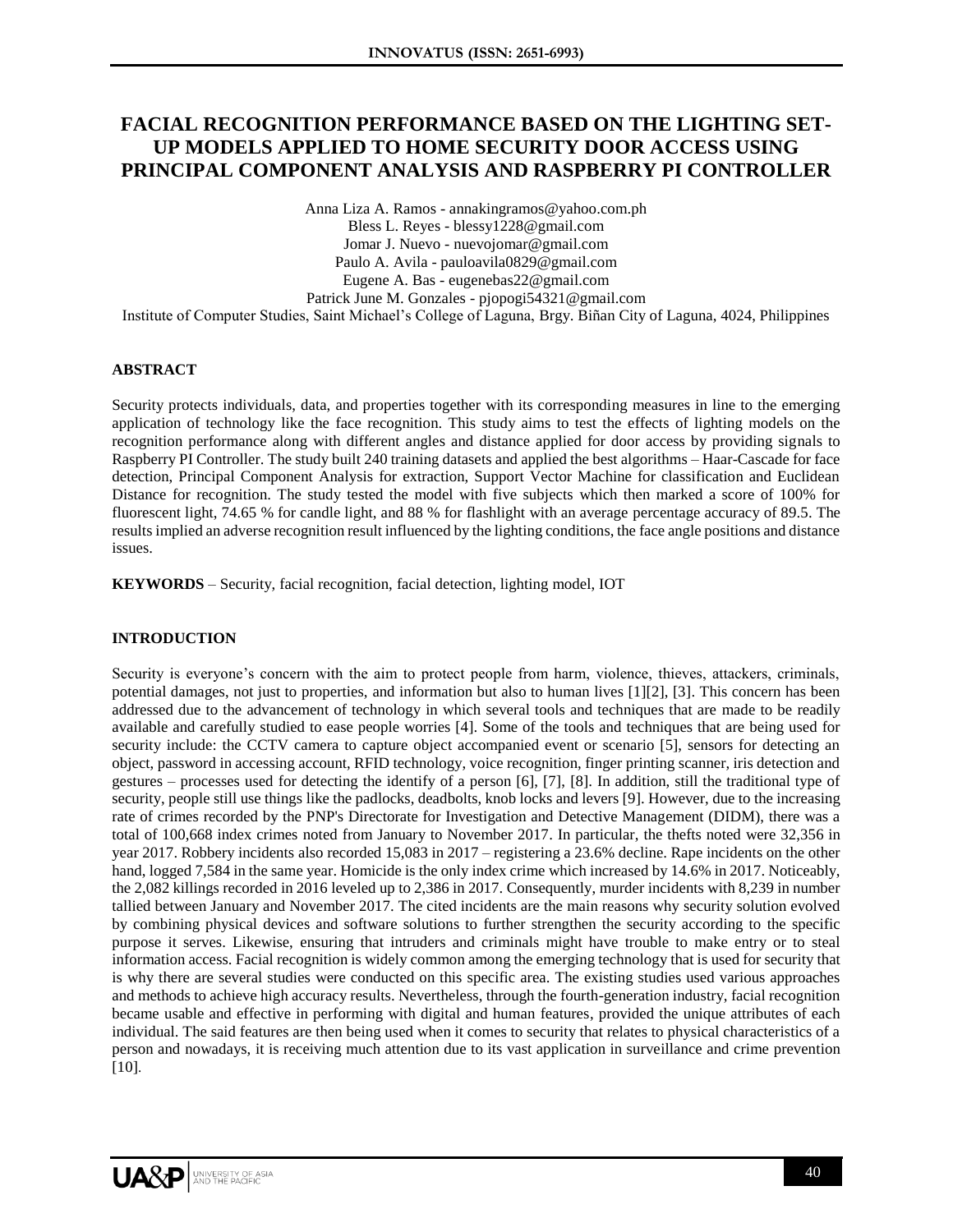## **LITERATURE REVIEW**

Several studies were carefully reviewed to identify opportunities for improvement and new ideas to conduct an experiment in the aim of strengthening the recognition performance rates. One of the studies revealed that with low resolution, out-of-focus, and blurring of images, the performance rate of the recognition may be greatly affected [11]. Another approach done is the use of Haar-Cascade for face detection, Log Gabor for feature extraction, and the Principal Component Analysis together with the Euclidean-Based Distance – the study accumulated 88% for the natural lighting due to light turned to be full on the face, and the top; the left light factors on the other hand, resulted to a 72% accuracy while bottom and right light angles marked a rate of 79% which recorded an over-all result of 74% - 79%. Moreover, according to several studies, the lighting condition and posed alignment of the face significantly affect the recognition results [12]. A single straight-posed face and tilted face without any user interaction through the implementation of inclination of less than 90 degrees recorded 92% accuracy and 85% for images containing a tilted face using the 100 sample images. With this, the study recommended to reduce false detection rate in dealing with images through a more complex background [13]. Furthermore, a study using PCA and SVM under 13 different lighting condition with applied methods in 34 subjects marked an average recognition rate of 37.3 to 44% while the other methods using the 10, 20 and 40 samples marked an average accuracy of 89.2%, 83% and 86% [14]. A separate study on frontal view with 27 individuals marked a score of 100% [15]. Consequently, a study which used Raspberry Pi model three (3) specifically for door access from an input frontal view face signal noted an accuracy rate of 70%. Among the aforementioned studies, this study attempted to conduct new experiment using different lighting conditions such as the fluorescent light, candle light and flashlight. In line with that said conditions, the use of flashlight and candle lights were not yet tested in all the available and existing studies. The used of flashlight was consider as this is used to check and recognize a person especially at night while the used of candle light is being considered as the last resort of people in the absence of battery and electricity – a completely acceptable circumstance since the technology is still designed to capture an object even the electricity is down. Also, the variation angles from 0% to 45% degrees in an upward and downward angle, and left and right position of the face were utilized – to provide dataset variations for the machine to learn and thus, increase the detection accuracy. Moreover, the face recognition provides an input signal to Raspberry PI controller to unlock the door only for those authorized and registered face images in the training datasets.

# **Research Objectives**

- To build the datasets in different angles and pose variation.
- To apply the Haar-Cascade Classifier API for face detection, Support Vector Machine for classification, Principal Component Analysis for extraction and Euclidean and Eigen-API for face recognition.
- To test the recognition accuracy of the prototype model and implement the said model for the door locking system.

#### **Theoretical Framework**

Principal Components Analysis Algorithm (PCA) is widely used for it optimizes the features' space. A lot of PCA Algorithm application were also being used in different studies [16] – PCA Algorithm for Facial Recognition with information theory approach on coding and decoding of the face images turned in a rate of 99.50% recognition. Another is based on [17] the application of PCA for Fingerprints Recognition in providing access control – with an accuracy rate greater than 80%. PCA Algorithm was also applied to the Speech and emotion Recognition in several studies [18]. PCA, applied together with the MFCC gave the accuracy rate of 69.95 % when 15 Eigen values are selected; 57.61% for 20 values, and 49.38% for 25 Eigen values.

Support Vector Machine (SVM) is consisted of kernel functions with vast applications in different fields. According to [19], SVM can be used in predicting stock price direction which resulted towards an 80% accuracy. Also, there were researches about SVM that was mainly utilized on image processing. In fact, based on the study of [20], the researchers tried to use many machine learning frameworks to recognize the stop sign images but SVM outperformed all the others for it resulted to a 90% accuracy rate. SVM is also being used in Medical fields like the study of [21] where the techniques included a decision support system with Artificial Intelligence (AI) to help doctors identify the diagnosis of chest diseases – SVM noted a better result of 97.23% compared to ASVM which only resulted to a rate of 92.63%.

Haar-Cascade Classifier is also being widely used nowadays. This method is being applied in cellphones, cameras, and other security measurements. Object detection is the main features of this classifier but as year passed, Haar can also be used in terms of facial detection like in the study done by [22] where the facial features of the user were utilized and analyzed – resulted to a 98.83% accuracy rate while in the study of [23], the Haar classifier was applied through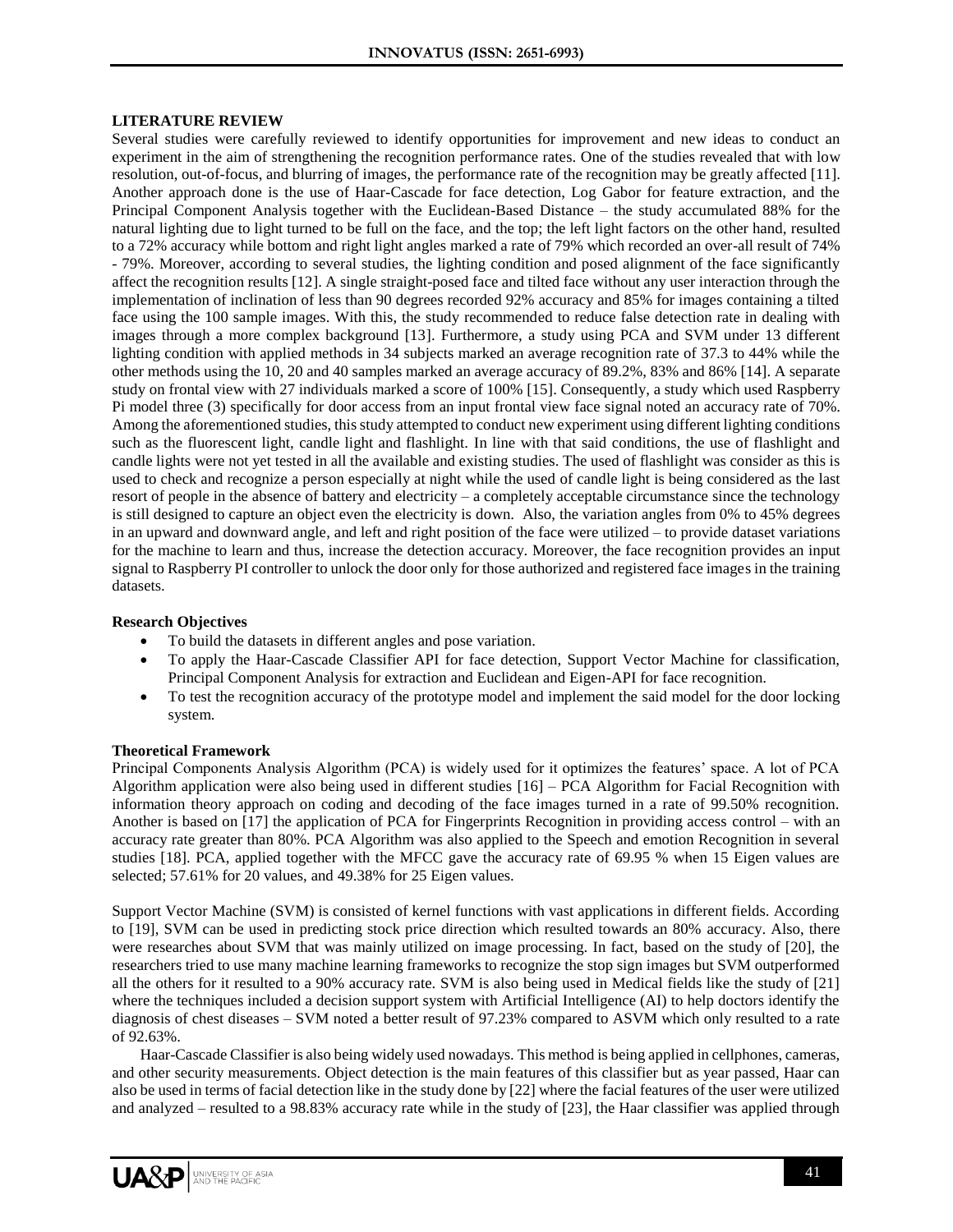the use of hand gesture recognition with the application of AdaBoost Learning algorithm which turned in a 90% accuracy rate. Since Haar was mainly developed for object detection, there were also several studies in which it was used in many different aspects. According to [24], Haar can be applied in real-time video streaming just as what their study focused on. Through the use of moving vehicle that was tested in different scenarios, it came up with the result of 94%, 92%, and 87%.

## **METHODOLOGY**



**Figure 1: Conceptual Framework**

Figure 1 shows the flow of the prototype model in this study where the model captures an image in a real-time video set-up using 13 megapixel-camera. The face image was detected using Haar Cascade Classifier then the image was then resized to 300x300 and converted into grayscale. After which, to optimize the search space, Principal Component Analysis (PCA) was used to reduce the dimension of the image by using the formula of the covariance matrix. It allows the model to get the weighted vector of each image so that it can represent the new image with a new value. Once the extracted images were fed in the rapid miner to test the accuracy, the Euclidean distance and Eigen-API was used – the image was utilized in identifying the distance between the inputted weight vector and weight vectors of the training sets. The model analyzed the data in the database and when the nearest value was matched, it would automatically place the name of the subject on the screen.





*Building datasets:* The figure shows and represents the building of the training datasets in this study. A smartphone with a 13megapixel-camera was used to capture the 10 face-image subjects in different lighting conditions such as fluorescent, flashlight and candle lights. Angle variations of 45% up and downward and left and right angle and distances of 1 meter, 2 meters and 3 meters. To sum up, the study accumulated 240 trained datasets. The variations of datasets caused the increase of the detection accuracy.

*Feature Extraction:* The images were pre-processed by converting the RGB to Grayscale to 300x300 and optimized the memory space for the facial features. PCA was applied to optimize the search space which produced the eigenvector of an image using a covariance matrix.

*Features Classification:* Support vector machine was operated using Radial Basic Function to classify the features. The study fed the data to the Rapid Miner to build the model and test the accuracy of the face features.



**Figure 3: Face Detection**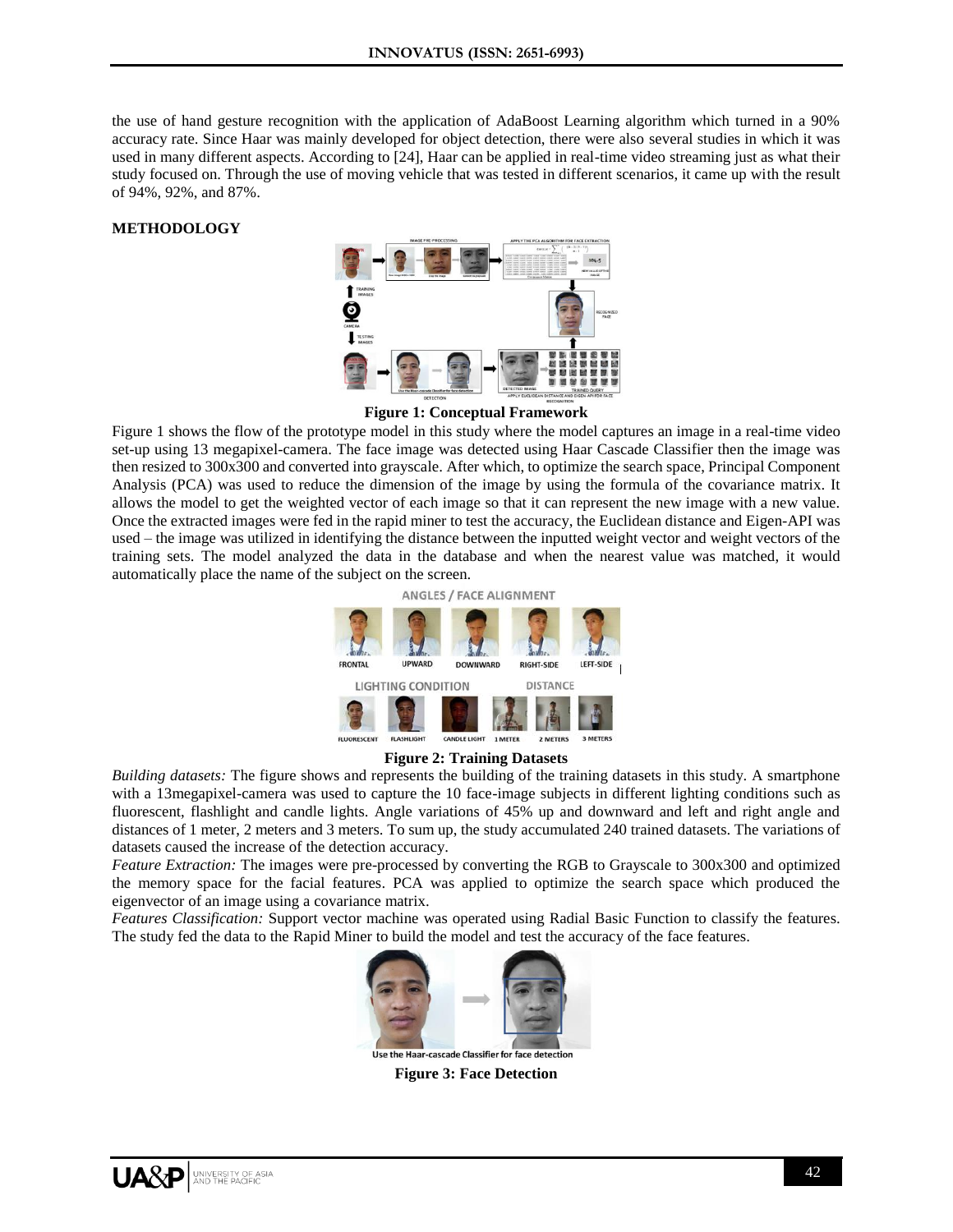*Face Detection:* The study used Haar-Cascade Classifier Algorithm to detect the face images captured using OpenCV. The face images were pre-processed in terms of dimension reduction and conversion of the image type to optimize the search space.



APPLY EUCLIDEAN DISTANCE AND EIGEN-API FOR FACE **RECOGNITION** 

#### **Figure 4: Face Recognition**

*Face Recognition:* The eigenvector of the face image was compared to the training datasets – the closest or the nearest match to successfully perform the recognition. This gave a signal to servo motor, spinning 90 degrees to unlock and lock the door.



**Figure 5: Architecture**

*Prototype Architecture:* This figure shows the prototype architecture that used the camera to capture images, monitor and connect to view the interface of the prototype. The memory module which held the images' training datasets, the access log-in report, the internet module for monitoring purposes, and other peripheral devices which would be used for interaction. The servo motor was designed for the rotation in unlocking and locking the prototype door. Furthermore, the Raspberry PI Controller device allowed all the components connected together to communicate with the prototype model in order to achieve the objectives of the study to utilize the face image for door unlocking and locking option.

*Prototype Model:* The model used the tools for the realization of the study such as OpenCV as the main open source library compiling the programming functions for face detection, and Haar-Cascade Classifier for training and detecting face image. Visual Studio also served as the programming platform while the Principal Component Analysis focused on face extraction. C# programming was then utilized to make the functions of the system, Raspberry Pi Model with Raspberry PI OS was used as the microcontroller for the door-access. The prototype was placed beside the door in a 1.5 from the ground and connected to a magnetic lock on the top of the door.

$$
NR = \frac{NU}{NS} * 100 - 100
$$

*Metrics of evaluation:* The study tested the prototype using the formula above where the number of recognitions would be calculated by the number of unrecognized subjects divided by the number of subjects multiplied by 100. Ten (1) subject was used for the testing of the prototype in different lighting conditions, angle variances and three type of distances of about 1 meter, 2 meters and 3 meters.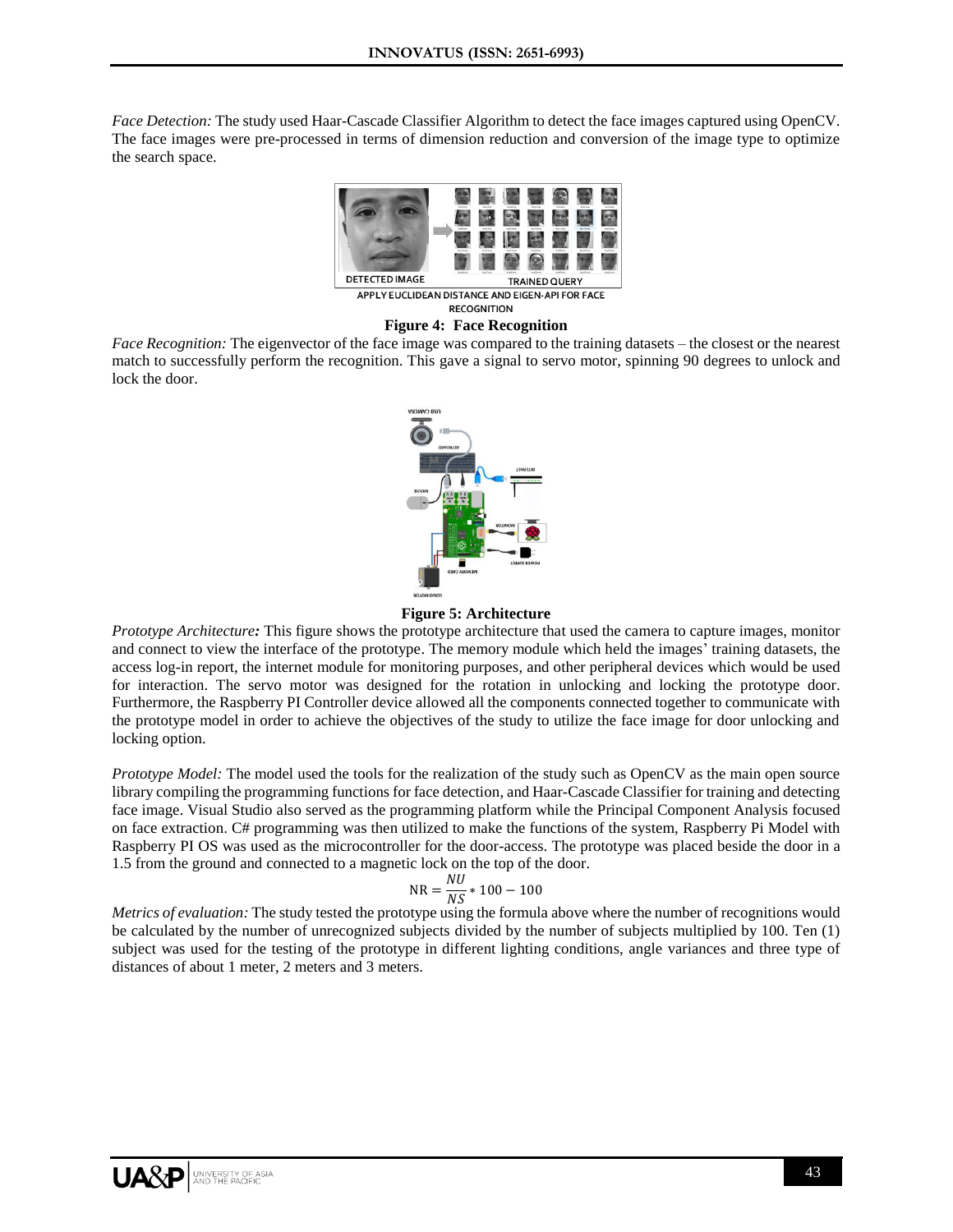#### **RESULT AND DISCUSSION**

| <b>Distance</b>            | Light              |        |                   |
|----------------------------|--------------------|--------|-------------------|
|                            | <b>Fluorescent</b> | Candle | <b>Flashlight</b> |
| 1 meter                    | 100 %              | 100%   | 100%              |
| 2 meters                   | 100%               | 100%   | 100%              |
| 3 meters                   | 100%               | 100%   | 100%              |
| Average                    | 100%               | 100%   | 100%              |
| <b>TOTAL AVERAGE: 100%</b> |                    |        |                   |

**Table 1: Frontal Recognition Accuracy**

Table 1 shows a 100% recognition accuracy in various lighting conditions and distances. This result was comparable with the existing studies which recorded a rate of 100% in near distance using fluorescent light [16]. Moreover, this study provided a 100% accuracy in other types of methods used in this study because in Frontal view, it clearly detected the features of face.

| <b>Distance</b> | Light                     |        |            |
|-----------------|---------------------------|--------|------------|
|                 | <b>Fluorescent</b>        | Candle | Flashlight |
| 1 meter         | 100 %                     | 100%   | 100%       |
| 2 meters        | 100%                      | 60%    | 80%        |
| 3 meters        | 100%                      | 60%    | 80%        |
| Average         | 100%                      | 73%    | 87%        |
|                 | <b>TOTAL AVERAGE: 87%</b> |        |            |

**Table 2: Upward Recognition Accuracy**

Table shows the recognition using fluorescent light consistently marked a result of 100% too which implied that this method outperformed other lighting considerations. In other methods like the candlelight and flashlight, there was a negative effect on its distance. The candlelight resulted in a 40% decrease, the warm light caused to compliment the skin tone of the subject cause it produced warm light that seemed to be difficult to detect for those who have a dark skin while in a flashlight, a 20% decrease in accuracy for the eyes became smaller when the subject faced upward, the angle of the flashlight is only spread in front.

**Table 3: Downward Recognition Accuracy**

| <b>Distance</b> | Light                     |        |                   |
|-----------------|---------------------------|--------|-------------------|
|                 | <b>Fluorescent</b>        | Candle | <b>Flashlight</b> |
| 1 meter         | 100 %                     | 80%    | 100%              |
| 2 meters        | 100%                      | 60%    | 80%               |
| 3 meters        | 100%                      | 60%    | 80%               |
| Average         | 100%                      | 80%    | 87%               |
|                 | <b>TOTAL AVERAGE: 89%</b> |        |                   |

This table shows that through the use of the first method of lighting which is fluorescent, it still brought about a 100% recognition rate in different distances and lighting types than the other two methods – giving a negative effect for candlelight with results from 20% to 40%, due to the two candle, it produced a lot of shadow at the back of the subject's head when it's too far. On the other hand, flashlight affected the doubling of the chin of the subject, making it hard to detect – marking a 20% accuracy when facing downward for there was no spread of light at the bottom.

**Table 4: Left and right Recognition Accuracy**

| <b>Distance</b> | Light              |        |            |
|-----------------|--------------------|--------|------------|
|                 | <b>Fluorescent</b> | Candle | Flashlight |
| 1 meter         | 100 %              | 100%   | 100%       |
| 2 meters        | 100%               | 60%    | 70%        |
| 3 meters        | 100%               | 40%    | 70%        |
| Average         | 100%               | 67%    | 80%        |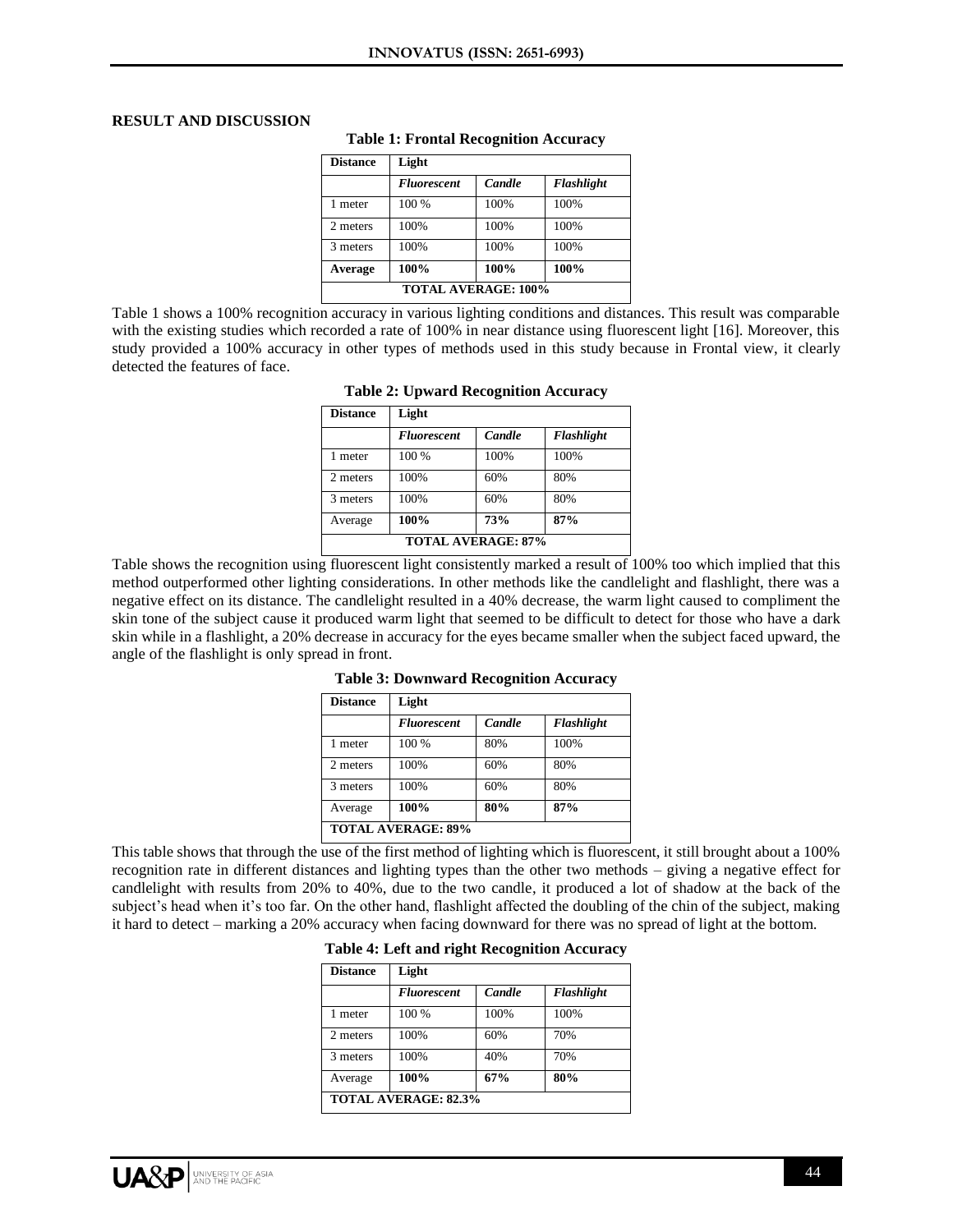Table shows the recognition for fluorescent significantly turned in a performance rate of 100% recognition accuracy for various distance and lighting conditions. In the candlelight method, the movement of shadows to the other side of the face made the eyes very hard to detect when facing left and right, with about 40% to 60% decrease for the right side is brighter that the left side. A negative effect also occurred on the flashlight when the subject had small eyes and facing the side – having a 30% decrease in recognition. It also caused an unequal spread of lights on both sides. The left side was brighter than right for there was little lighting form the outside that leaked through the holes.

| Angle                | Light                       |        |                   |
|----------------------|-----------------------------|--------|-------------------|
|                      | <b>Fluorescent</b>          | Candle | <b>Flashlight</b> |
| <b>Frontal Angle</b> | 100 %                       | 100%   | 100%              |
| <b>Upward Angle</b>  | 100%                        | 73%    | 87%               |
| Downward Angle       | 100%                        | 80%    | 87%               |
| Left -Right Angle    | 100%                        | 67%    | 80%               |
| Average              | 100%                        | 80%    | 88.5%             |
|                      | <b>TOTAL AVERAGE: 89.5%</b> |        |                   |

|  | <b>Table 5: Overall Accuracy</b> |
|--|----------------------------------|
|--|----------------------------------|

Table shows the summary result by computing every average result of the given conditions from frontal to right recognition angles. As observed, for the flashlight illumination, there was a little difference in the results between the fluorescent light and flashlight – the flashlight indicated the angle where the light could spread only in specific angles. When it was tested, some shadows formed and some of the features were detected well. However, when it comes to the fluorescent light, it covered and dispersed the light all over the room thus, making the face more visible and defined. Lastly, the illumination of the candle light, posed a great possibility of decreasing the accuracy rate even though two (2) candles were used based on the observation. According to the Study of Illumination, the flame was not always stable which implied differences in detecting the face once the light was flashed towards the face. Also, it built more shadows that made it harder to be detected. It resulted to an overall rate of 89.5%.

# **CONCLUSIONS AND RECOMMENDATIONS**

Based on the results of the experiments conducted, the study showed that the proposed model has a better performance when the subject was facing towards the camera – acquiring a 100% accuracy rate. However, when the subject tended to face left and right sides or the subject happened to be one to three (1-3) meters away from the model with some false detections. It both resulted to a rate of 82.3% in recognition accuracy. Moreover, when the subject was facing upward or downward angles and in one to three (1-3) meters away from the model, it may also tend to note false detections – accumulating a result of 88% rate of accuracy. Over all, the result of the 4 experiments conducted marked an 89.5% Accuracy Recognition rate. To further improve the performance of the study, it is highly recommended to consider the following:

- Building of various positional form of features.
- Utilization and application of other face detection and recognition approaches to determine which among the options can provide better results.
- Consideration of the detection of subjects wearing make-up and accessories.
- Usage of a high-end camera for greater accuracy rate of detection.

# **ACKNOWLEDGEMENT**

The researchers would like to express their greatest gratitude to all who contributed in this project, namely Dr. Lorena W. Rabago, Dr. Maryli Rosas, and Prof. Maria Art Antonette Clarino who patiently checked the concept and ideas expounded in this study; to Mr. Adrian Evanculla for the assistance in making the prototype functional and serve its purpose; and to Ms. Jazmin Tan for reviewing the grammar and sentence structures in this manuscript.

# **REFERENCES**

- **[1]** Manjunatha R. and Dr. Nagaraja R. (2017) Home Security System and Door Access Control Based on Face Recognition, International Research Journal of Engineering and Technology, Volume: 04 Issue: 03 | Mar -2017.
- **[2]** Sharma N. (2016). Home Security System Based on Sensors and IOT. International Journal of Innovative Research in Science Engineering and Technology, Vol. 5, Issue 6, June 2016